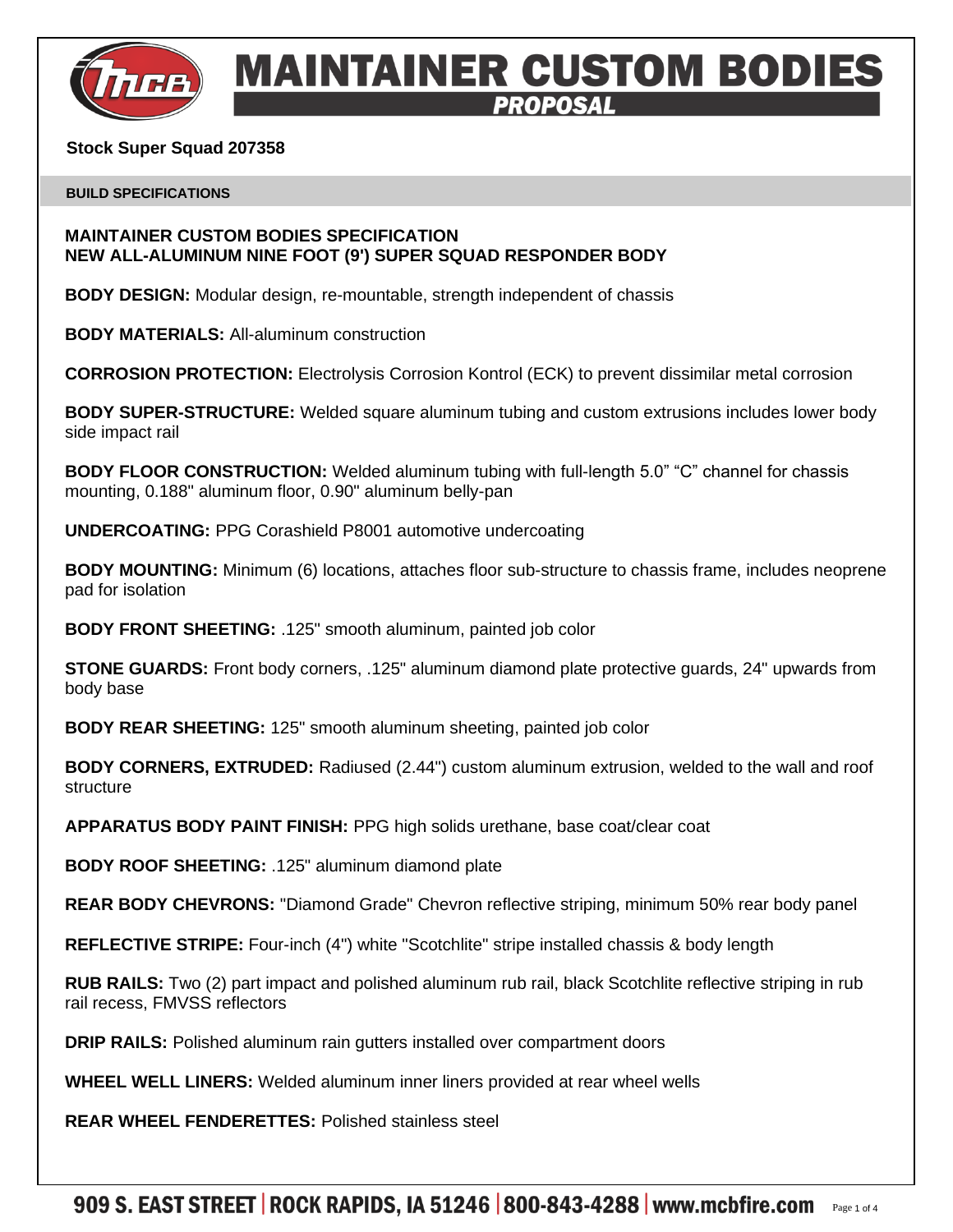

# **MAINTAINER CUSTOM BODIES PROPOSAL**

 **BUILD SPECIFICATIONS**

# **COMPARTMENTATION**

**COMPARTMENT CONSTRUCTION:** Compartments to be sweep-out design with stainless steel door sills. All side body storage compartments are to be identical in design & dimension. Compartments shall have a clear opening of 29" H x 28 1/8" W x 18" D with hinged doors. Rear storage compartment shall have a clear opening of 29" H x 34 1/8" W x 101" D. All compartment walls shall be covered with .125" aluminum sheet. The body compartments to have light gray Zolatone finish with all seams sealed

**ADJUSTABLE SHELF CHANNEL:** Uni-Strut channel for adjustable shelving and trays, each side compartment

**COMPARTMENT LAYOUT:** Each side body compartment to include one (1) vertically adjustable shelf of .188" sanded finish aluminum with 1 1/2" lip. Rear compartment to include slide-out tray fabricated from 1.88" sanded finish aluminum with a 1 1/2" lip and mounted on 1,000-pound capacity SlideMaster slides with IMS push/pull red ball latch

**COMPARTMENT DOOR CONSTRUCTION:** Swing door of .125" aluminum sheeting, stainless steel hinge, weather-stripping, 18-ga brushed stainless interior panel, pneumatic strut to hold door open 90+ degrees. Rear compartment door to open approximately 150-degrees for complete access to slide-out tray. Door to secure in the open position by plunger and rubber socket to rear body exterior wall.

**ELECTRIC COMPARTMENT DOOR LATCH:** TriMark 030-1450 series handle latches, power actuators enabled via a cab console switch

## **ELECTRICAL/WARNING SYSTEMS**

**ELECTRICAL SYSTEM:** Class 1 Electrical System with Carling rocker-type switches, if needed. Protected environment for electrical system

**POWER DISTRIBUTION QUARTERS:** Protected environment for electrical systems. Includes positive door latches and automatic lighting with removal of access door.

**BATTERY CONTROL SYSTEM, IGNITION SWITCH:** Battery master control through chassis ignition switch, 200-amp solenoid, constant duty

**BATTERY CHARGER:** Kussmaul Auto Charge Low Profile LPC 20 Series, digital display

**KUSSMAUL 120-VOLT SUPER AUTO EJECT:** Kussmaul 20-amp, automatic shoreline dis-connect, NEMA 5-20P male receptacle to auto eject with chassis starter, located street-side forward lower skirt

**COMPARTMENT STRIP LIGHTING:** Maxima MLS Series LED strip lighting, both sides, auto with door open

**"DOOR OPEN" WARNING LIGHT:** Federal Signal COM1MC-R 4-LED red warning light at console

**ELECTRONIC SIREN:** One (1) Federal Signal, model PF200 siren/light controller with 100/200 watts output. Siren control to include selectable siren tones with P/A and noise-canceling microphone

**SPEAKER SYSTEM:** Federal DynaMax ES100C speaker installed behind the front bumper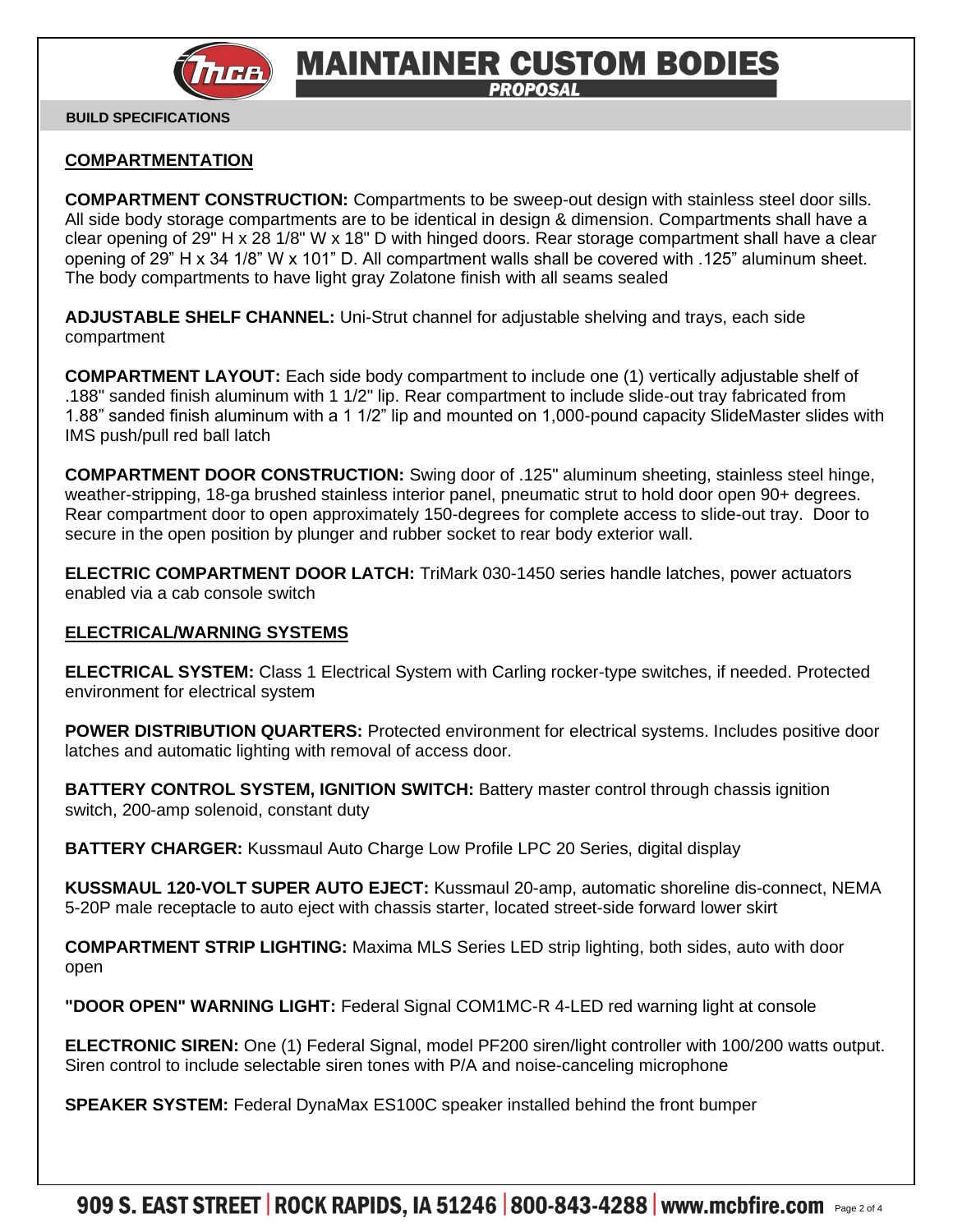

# **MAINTAINER CUSTOM BODIES PROPOSAL**

#### **BUILD SPECIFICATIONS**

**FRONT LIGHT BAR:** Federal Signal Allegiant Serial LED 53" light bar with red/white lights shall be installed on the vehicle

**FRONT LOWER WARNING LIGHTS:** Federal Signal MPS1220U-RW LED lights, grille mounted, chrome bezels, red/white LED light with clear lens

**SIDE UPPER WARNING LIGHTS:** Federal Signal FR7C-R FireRay LED series upper warning lights with chrome bezels, two (2) each body side, red LED light with clear lens

**SIDE LOWER WARNING LIGHTS:** Federal Signal MicroPulse MPS1220U-RW LED lights, chrome bezels, two (2) each side of apparatus, red/white LED light with clear lens

**REAR UPPER WARNING LIGHTS:** Federal Signal FR7C-R FireRay series LED lights, chrome bezels, one (1) each rear upper body corner, red LED light with clear lens

**SIDE BODY SCENE LIGHTS:** Federal Signal FR7 FireRay LED lights, chrome bezels, two (2) each upper body side

**REAR BODY SCENE LIGHTS:** Federal Signal FR7 FireRay LED lights, chrome bezels, one (1) each upper rear body corner

**TRAFFIC DIRECTING LIGHT BAR:** Federal Signal CN Signal Master 31" traffic directing light bar, model CNSM8R-2654044, control at cab console

**REAR TURN SIGNAL, BACK-UP, BRAKE, AND WARNING LIGHTS:** Federal Signal FireRay FR6 LED lights, four (4) light cluster mounted in chrome housing

**REVERSE ACTIVATED REAR SCENE LIGHTS:** The rear scene lights to automatically activate whenever the apparatus transmission is in reverse mode

**LED CLEARANCE LIGHTS:** Federal Signal COM1M 4-light LED, seven (7) red and two (2) amber, per ICC, FMVSS regulations.

**LED UNDERBODY LIGHTS:** TecNiq Series E10 LED under-body lights, stainless steel brackets, three (3) each side

**LICENSE PLATE BRACKET, REAR:** Cast Products recessed aluminum license plate holder with lighting

## **CHASSIS RELATED ACCESSORIES**

**CAB CONTROL CONSOLE:** Between chassis bucket seats, .125" aluminum, removable top cover plate, all required light and warning controls, single map/binder storage pocket, two (2) cup holders, Zolatone coating

**PRE-WIRED ANTENNA CABLES:** Two (2) RG58U coax cables pre-wired, chassis roof to cab console

**DUAL USB PORT:** Kussmaul Dual USB charging port, LED indicator, console installed

**REAR BUMPER:** Full width of body, aluminum diamond plate, extends minimum 5" from body

**RUNNING BOARDS:** Aluminum diamond plate